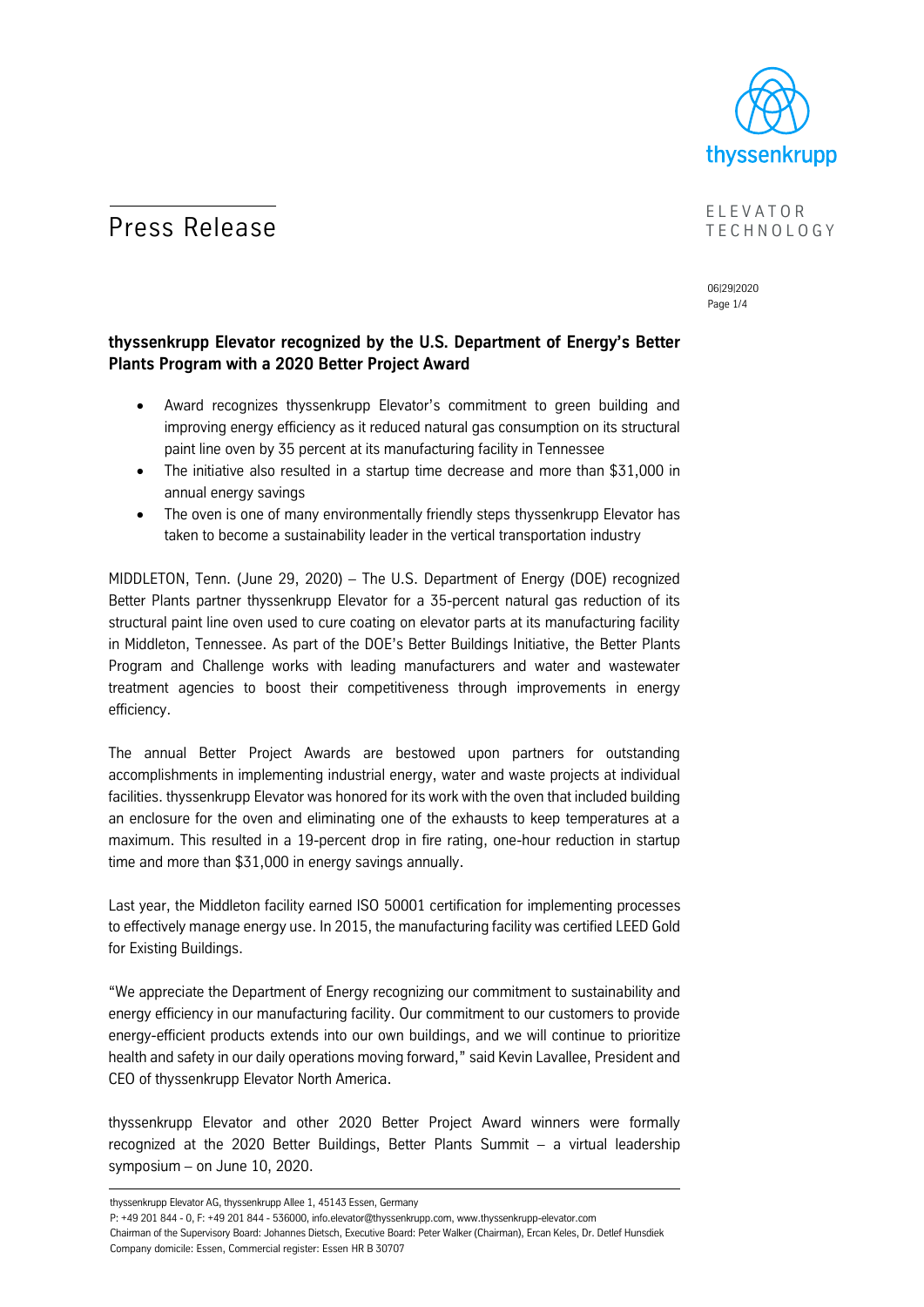

E L E V A T O R T E C H N O L O G Y

06|29|2020 Page 2/4

As part of the broader Better Buildings Initiative, Better Plants partners voluntarily set a longterm goal, typically to reduce energy intensity by 25 percent over a 10-year period across all their U.S. operations. DOE supports these efforts with technical expertise and national recognition.

"Better Plants partners are implementing innovative energy efficiency solutions in the industrial space that are cutting costs and energy use, and the Better Project Awards honor their leadership," said Valri Lightner, Deputy Director, Advanced Manufacturing Office, U.S. Department of Energy.

Read more about Better Plants partner results, showcase projects and innovation solutions being shared with others in the [2019 Better Plants Progress Update](https://betterbuildingssolutioncenter.energy.gov/sites/default/files/attachments/2019%20Better%20Plants%20Progress%20Update.pdf).

In recent years, thyssenkrupp Elevator has also received the Alliance to Save Energy's [Innovative Star of Energy Efficiency Award,](https://storage.thyssenkruppelevator.com/assets/downloads/news/pr/tkE-MULTIEnergyEfficiencyAward-07182018.pdf) and was recognized by BuildingGreen as a Top [Product](https://storage.thyssenkruppelevator.com/assets/downloads/news/pr/tke-BuildingGreen-11092017.pdf) for its work involving material transparency and LEED v4.

Last month, thyssenkrupp Elevator [released its long-term carbon targets](https://storage.thyssenkruppelevator.com/assets/downloads/news/pr/tkE-CarbonTarget-06052020.pdf) as it continues its mission to significantly reduce its greenhouse gas emissions (GHG) moving forward. By 2030, thyssenkrupp Elevator is targeting a carbon footprint reduction of 25 percent, and by 2040, thyssenkrupp Elevator is aiming to reduce its GHG emissions by 50 percent, for Scope 1 and 2 emissions.

thyssenkrupp Elevator has firmly distinguished itself in the world of elevator sustainability by becoming the first elevator company to retrofit existing elevators to achieve net-zero energy. thyssenkrupp was also the first elevator company to prioritize material transparency, publishing a Health Product Declaration as well as meeting or exceeding the most stringent industry standards, including Cradle to Cradle, the Living Building Challenge, and LEED.

thyssenkrupp Elevator is also the first and only elevator company with Declare labels as well as Bronze and Platinum Cradle to Cradle Material Health Certificates. On top of that, thyssenkrupp Elevator also discloses ingredients in its cabs and entrances down to 1,000 ppm per its Health Product Declaration, all manufactured in its LEED Gold certified facility in Middleton, Tennessee.

thyssenkrupp Elevator AG, thyssenkrupp Allee 1, 45143 Essen, Germany

P: +49 201 844 - 0, F: +49 201 844 - 536000, info.elevator@thyssenkrupp.com, www.thyssenkrupp-elevator.com Chairman of the Supervisory Board: Johannes Dietsch, Executive Board: Peter Walker (Chairman), Ercan Keles, Dr. Detlef Hunsdiek Company domicile: Essen, Commercial register: Essen HR B 30707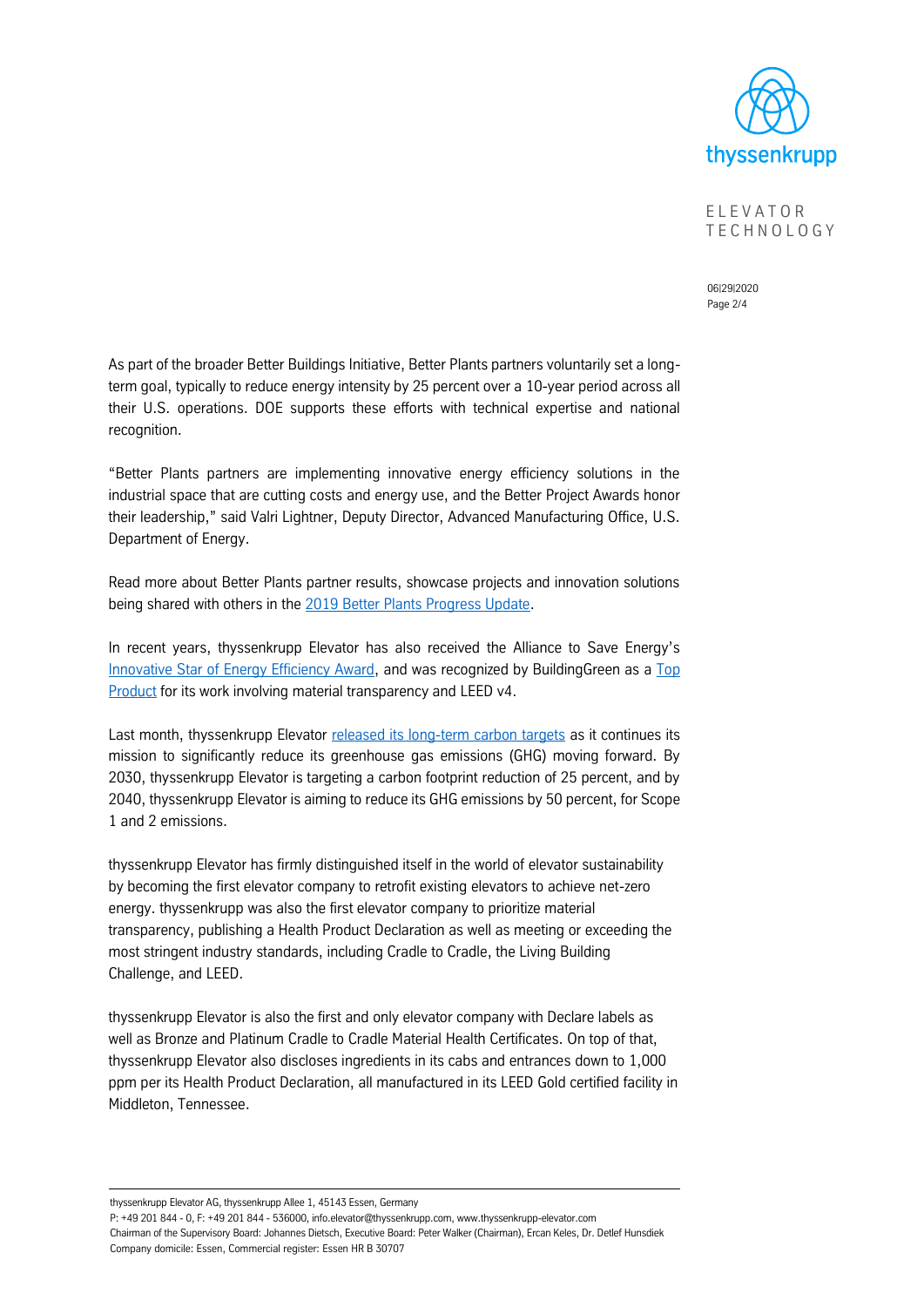

E L E V A T O R **TECHNOLOGY** 

06|29|2020 Page 3/4

Last summer, thyssenkrupp Elevator announced it would pursue LEED v4 certification for its new elevator test tower being built at The Battery Atlanta. The test tower, part of the Innovation and Qualification Center, is one of three buildings that will comprise thyssenkrupp Elevator's new North American headquarters when it is completed in 2021.

To view images of the oven, click [here.](https://transfer.thyssenkrupp.com/public/w105661b_77095a3f20634a60f13d38/)

#### **Press Contact**

Dennis Van Milligen Communications Specialist thyssenkrupp Elevator North America Tel: +1 312 525 3190 E-Mail: [dennis.vanmilligen@thyssenkrupp.com](mailto:dennis.vanmilligen@thyssenkrupp.com) Web: [www.thyssenkruppelevator.com](http://www.thyssenkruppelevator.com/)

Michael Ridder Head of Communications thyssenkrupp Elevator AG Tel: +49 201 844-535 104 E-Mail: [michael.ridder@thyssenkrupp.com](mailto:michael.ridder@thyssenkrupp.com) Web: [www.thyssenkrupp-elevator.com](file:///C:/Users/KrzeszoE/AppData/Local/Microsoft/Windows/Temporary%20Internet%20Files/lsorgenicht/AppData/Local/Microsoft/Windows/Temporary%20Internet%20Files/Content.Outlook/V9CWVB6S/www.thyssenkrupp-elevator.com)

People shaping cities blog: [www.urban-hub.com](http://www.urban-hub.com/)

#### **About us:**

#### **thyssenkrupp Elevator**

thyssenkrupp Elevator brings together the Group's global activities in passenger transportation systems. With sales of €8.0 billion in fiscal 2018/2019 and customers in over 100 countries, thyssenkrupp Elevator built its position as one of the world's leading elevator companies from scratch in a mere 40 years' time applying thyssenkrupp unique engineering capabilities. With more than 50,000 highly skilled employees, the company offers smart and innovative products and services designed to meet customers' individual requirements. The portfolio includes passenger and freight elevators, escalators and moving walks, passenger boarding bridges, stair and platform lifts as well as tailored service solutions for all products. Over 1,000 locations around the world provide an extensive sales and service network to guarantee closeness to customers.

#### **thyssenkrupp**

thyssenkrupp is a technology group with strengths in materials. Over 162,000 employees in 78 countries work with passion and technological know-how to develop high-quality products and intelligent industrial processes and

thyssenkrupp Elevator AG, thyssenkrupp Allee 1, 45143 Essen, Germany P: +49 201 844 - 0, F: +49 201 844 - 536000, info.elevator@thyssenkrupp.com, www.thyssenkrupp-elevator.com Chairman of the Supervisory Board: Johannes Dietsch, Executive Board: Peter Walker (Chairman), Ercan Keles, Dr. Detlef Hunsdiek Company domicile: Essen, Commercial register: Essen HR B 30707